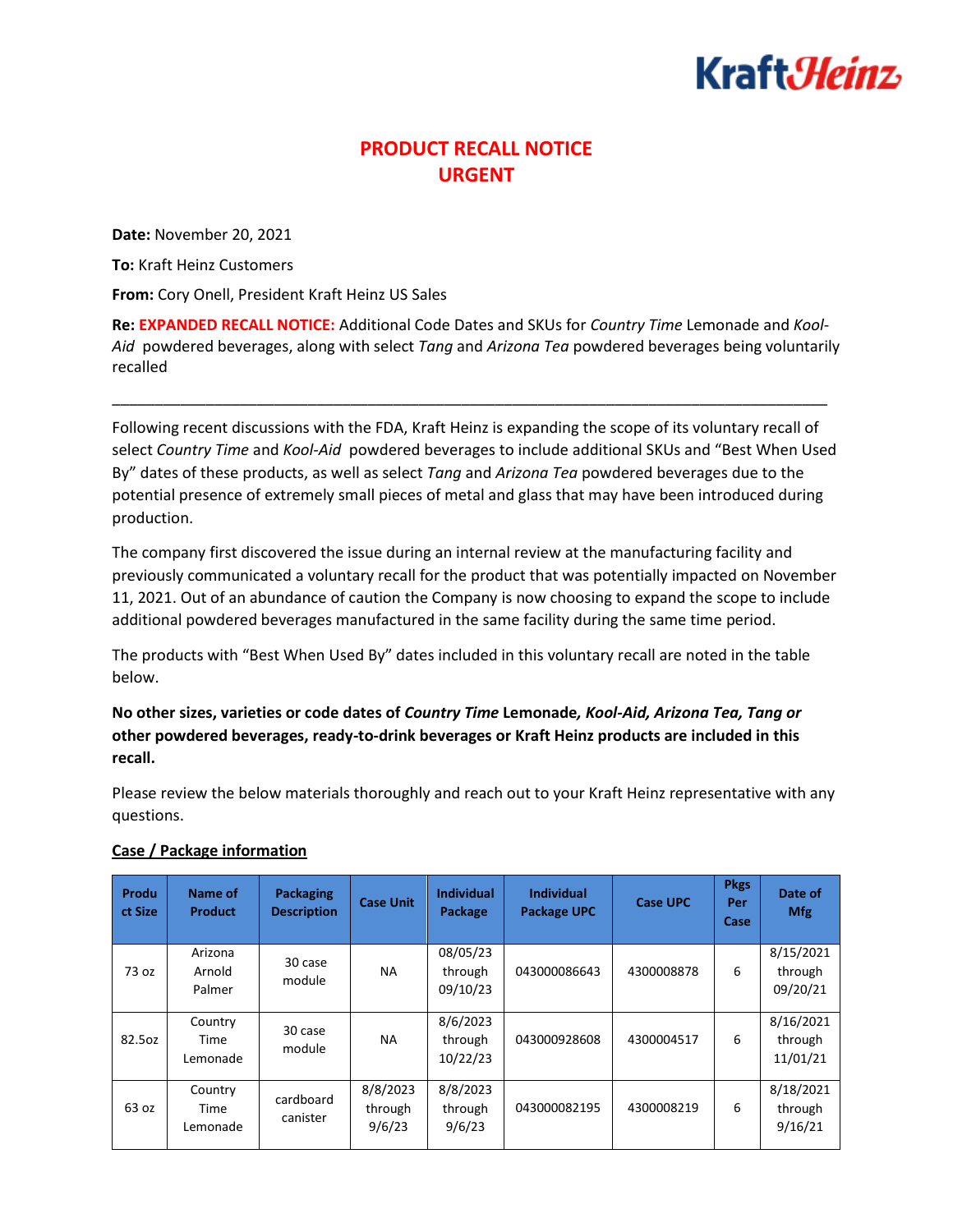| Produ<br>ct Size  | Name of<br><b>Product</b>               | <b>Packaging</b><br><b>Description</b> | <b>Case Unit</b>                  | <b>Individual</b><br>Package      | Individual<br><b>Package UPC</b> | <b>Case UPC</b> | <b>Pkgs</b><br>Per<br>Case | Date of<br><b>Mfg</b>            |
|-------------------|-----------------------------------------|----------------------------------------|-----------------------------------|-----------------------------------|----------------------------------|-----------------|----------------------------|----------------------------------|
| 58.9<br><b>OZ</b> | <b>Tang Orange</b>                      | cardboard<br>canister                  | 8/11/202<br>3 through<br>10/04/23 | 8/11/202<br>3 through<br>10/04/23 | 043000082171                     | 4300008217      | 6                          | 8/21/2021<br>through<br>10/14/21 |
| 63oz.             | Kool- Aid<br>Tropical<br>Punch          | cardboard<br>canister                  | 8/12/202<br>3 through<br>9/22/23  | 8/12/202<br>3 through<br>9/22/23  | 043000082164                     | 4300008216      | 6                          | 8/22/2021<br>through<br>10/13/21 |
| 82.5oz            | Kool- Aid<br>Tropical<br>Punch          | cardboard<br>canister                  | 8/18/202<br>3 through<br>9/22/23  | 8/18/202<br>3 through<br>9/22/23  | 043000957400                     | 4300001464      | 6                          | 8/28/2021<br>through<br>10/02/21 |
| 82.5oz            | Kool-Aid<br>Tropical<br>Punch           | 30 case<br>module                      | <b>NA</b>                         | 8/17/202<br>3 through<br>10/05/23 | 043000957400                     | 4300004514      | 6                          | 8/27/2021<br>through<br>10/15/21 |
| 82.5oz            | Country<br><b>Time Pink</b><br>Lemonade | 30 case<br>module                      | <b>NA</b>                         | 8/20/202<br>3 through<br>9/27/23  | 043000<br>928615                 | 4300004526      | 6                          | 8/30/2021<br>through<br>10/07/21 |
| 82.5oz            | Country<br><b>Time Pink</b><br>Lemonade | 50 case<br>module                      | <b>NA</b>                         | 8/20/23                           | 043000928615                     | 4300003308      | 6                          | 8/30/21                          |
| 82.5oz            | Country<br><b>Time Pink</b><br>Lemonade | cardboard<br>canister                  | 9/17/202<br>3 through<br>9/18/23  | 9/17/23                           | 043000928615                     | 4300001459      | 6                          | 9/27/2021<br>through<br>9/28/21  |
| 72 oz             | <b>Tang Orange</b>                      | 50 case<br>module                      | <b>NA</b>                         | 8/21/202<br>3 through<br>9/20/23  | 043000032268                     | 4300003230      | 6                          | 8/31/2021<br>through<br>9/30/21  |
| 72 oz             | <b>Tang Orange</b>                      | 30 case<br>module                      | <b>NA</b>                         | 8/22/202<br>3 through<br>9/28/23  | 043000032268                     | 4300004527      | 6                          | 9/1/2021<br>through<br>10/08/21  |
| 82.5<br>oz        | 82.5Z CT<br>HLF&HLF 34<br>QT/6          | cardboard<br>canister                  | 8/24/23                           | 8/24/23                           | 043000046012                     | 4300004601      | 6                          | 9/3/21                           |
| 82.5<br>0Z        | Kool- Aid<br>Tropical<br>Punch          | 50 case<br>module                      | <b>NA</b>                         | 8/31/202<br>3 through<br>10/06/23 | 043000<br>957400                 | 4300003306      | 6                          | 9/10/2021<br>through<br>10/16/21 |
| 63 oz             | Country<br><b>Time Pink</b><br>Lemonade | cardboard<br>canister                  | 9/6/2023<br>through<br>9/7/23     | 9/6/2023<br>through<br>9/7/23     | 043000082188                     | 4300008218      | 6                          | 9/16/2021<br>through<br>9/17/21  |
| 63 oz             | Kool-Aid<br>Strawberry<br>Cherry        | cardboard<br>canister                  | 10/2/23                           | 10/2/23                           | 043000082201                     | 4300008220      | 6                          | 10/12/21                         |
| 20 oz             | Kool- Aid<br>Raspberry<br>Lemonade      | plastic<br>package                     | 8/5/2023<br>through<br>10/18/23   | 8/5/2023<br>through<br>10/18/23   | 043000954072                     | 4300095407      | 12                         | 8/15/2021<br>through<br>10/28/21 |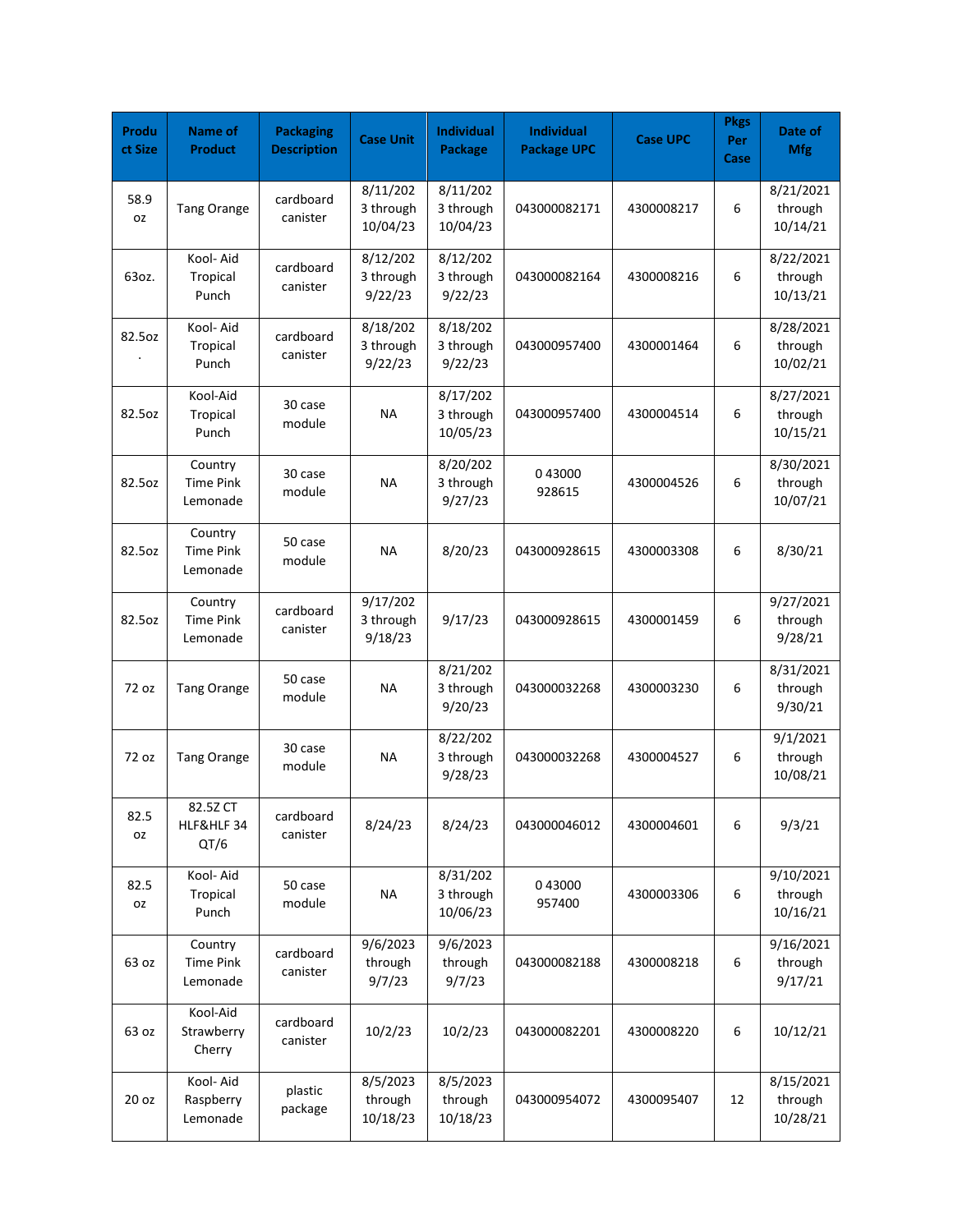| Produ<br>ct Size | Name of<br><b>Product</b>                               | <b>Packaging</b><br><b>Description</b> | <b>Case Unit</b>                      | <b>Individual</b><br>Package          | Individual<br><b>Package UPC</b>                           | <b>Case UPC</b>  | <b>Pkgs</b><br>Per<br>Case | Date of<br><b>Mfg</b>              |
|------------------|---------------------------------------------------------|----------------------------------------|---------------------------------------|---------------------------------------|------------------------------------------------------------|------------------|----------------------------|------------------------------------|
| 20 oz            | <b>Tang Orange</b>                                      | plastic<br>package                     | 8/6/2023<br>through<br>10/23/23       | 8/6/2023<br>through<br>10/23/23       | 043000032275                                               | 4300003227       | 12                         | 8/16/2021<br>through<br>11/02/21   |
| 20 oz            | <b>Tang Orange</b>                                      | plastic<br>package                     | 5/15/202<br>3 through<br>10/22/23     | 5/15/202<br>3 through<br>10/22/23     | 043000032275                                               | 4300006189       | 6                          | 5/25/21<br>through<br>11/01/21     |
| 19 oz            | Kool-Aid<br>Cherry                                      | plastic<br>package                     | 8/9/23                                | 8/9/23                                | 043000953532                                               | 4300095353       | 12                         | 8/19/21                            |
| 18 oz            | <b>Tang Guava</b><br>Pineapple                          | plastic<br>package                     | 8/13/23                               | 8/13/23                               | 043000064511                                               | 4300006451       | 12                         | 8/23/21                            |
| 19 oz            | Country<br>Time<br>Lemonade                             | plastic<br>package                     | 8/11/202<br>3 through<br>09/11/23     | 8/11/202<br>3 through<br>09/11/23     | 043000951170                                               | 4300095117       | 12                         | 8/21/2021<br>through<br>09/21/21   |
| 19 oz            | Country<br><b>Time Pink</b><br>Lemonade                 | plastic<br>package                     | 8/30/202<br>3 through<br>9/13/23      | 8/30/202<br>3 through<br>9/13/23      | 043000951149                                               | 4300095114       | 12                         | 9/9/2021<br>through<br>9/23/21     |
| 19 oz            | Kool- Aid<br>Tropical<br>Punch                          | plastic<br>package                     | 6/12/202<br>3 through<br>10/20/23     | 6/12/202<br>3 through<br>10/20/23     | 043000953501                                               | 4300006145       | 6                          | 06/22/21<br>through<br>10/30/21    |
| 19 oz            | 19Z CT<br>HALF&HALF<br>8QT/12                           | plastic<br>package                     | 9/13/202<br>3 through<br>9/14/23      | 9/13/202<br>3 through<br>9/14/23      | 043000046005                                               | 4300004600       | 12                         | 9/23/2021<br>through<br>9/24/21    |
| 19oz             | Kool-Aid<br>Tropical<br>Punch                           | plastic<br>package                     | 8/31/202<br>3 through<br>10/19/23     | 8/31/202<br>3 through<br>10/19/23     | 043000953501                                               | 4300095353       | 12                         | 9/10/2021<br>through<br>10/29/21   |
| 19 oz            | Kool-Aid<br>Strawberry                                  | plastic<br>package                     | 10/18/20<br>23<br>through<br>10/19/23 | 10/18/20<br>23<br>through<br>10/19/23 | 043000953556                                               | 4300095355       | 12                         | 10/28/202<br>1 through<br>10/29/21 |
| 6.7 oz           | Country<br>Time "on the<br>go"<br>Lemonade<br>10 pack   | Foil pouches<br>in cardboard<br>carton | 9/20/202<br>3 through<br>10/04/23     | 9/20/202<br>3 through<br>10/04/23     | 043000010983<br>(inner box) /<br>043000002988<br>(each)    | 43000068990<br>0 | 6                          | 10/1/2021<br>through<br>10/14/21   |
| 6.6 oz           | Kool-Aid<br>Tropical<br>Punch "on<br>the go" 10<br>pack | Foil pouches<br>in cardboard<br>carton | 10/19/20<br>23<br>through<br>11/01/23 | 10/19/20<br>23<br>through<br>11/01/23 | 043000023464<br>(inner box)<br>/043000069020<br>$0$ (each) | 43000069020<br>0 | 6                          | 10/29/21<br>through<br>11/11/21    |
| 63oz.            | 63oz Kool-<br>Aid Twin<br>pack Tropical<br>Punch        | cardboard<br>canister                  | 8/16/202<br>3 through<br>8/17/23      | 8/16/202<br>3 through<br>8/17/23      | 043000089712                                               | 4300008971       | $\overline{2}$             | 8/26/21<br>through<br>8/27/21      |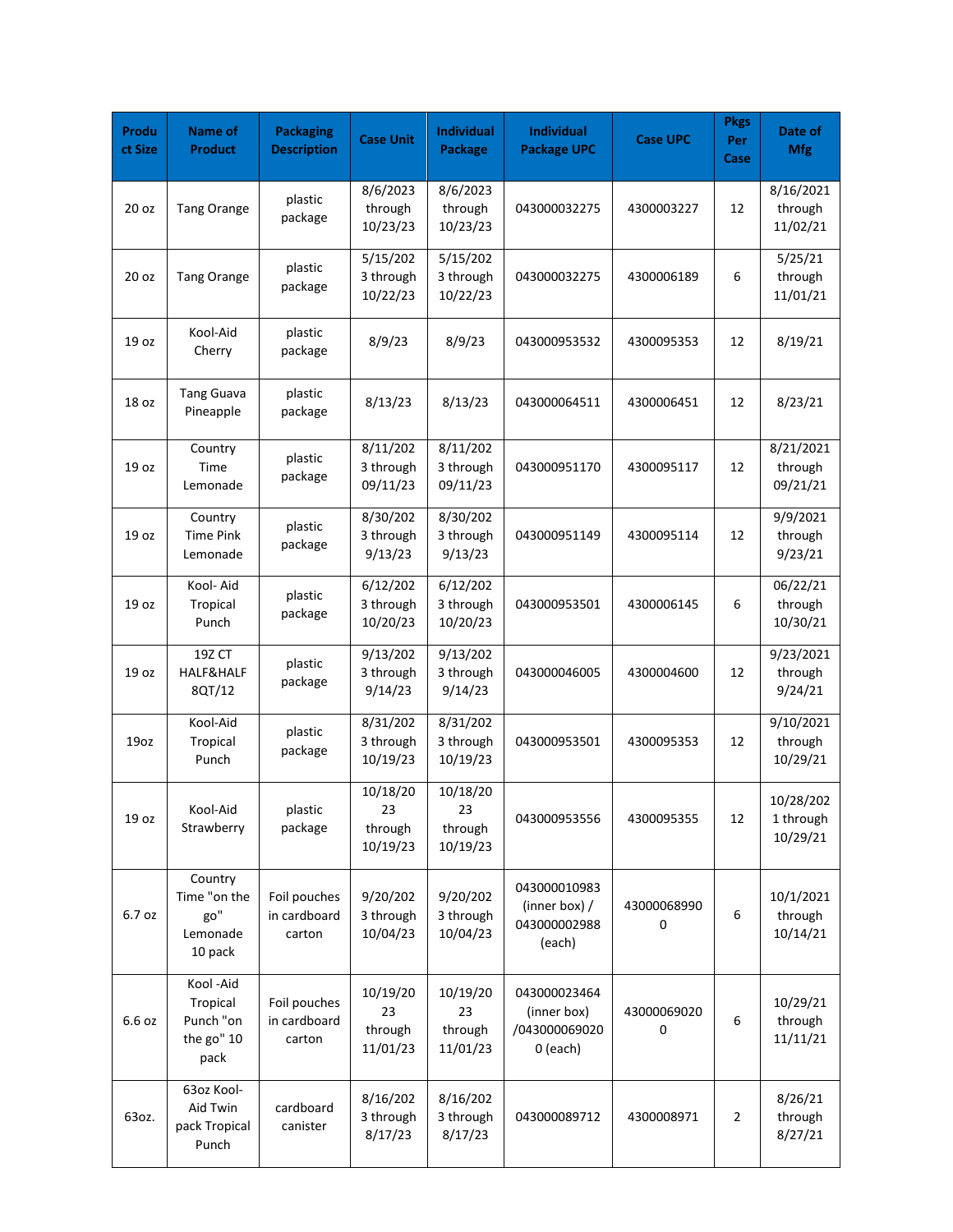| Produ<br>ct Size | <b>Name of</b><br><b>Product</b>                                                          | <b>Packaging</b><br><b>Description</b> | <b>Case Unit</b>                 | <b>Individual</b><br>Package     | <b>Individual</b><br><b>Package UPC</b> | <b>Case UPC</b>  | <b>Pkgs</b><br>Per<br>Case | Date of<br><b>Mfg</b>           |
|------------------|-------------------------------------------------------------------------------------------|----------------------------------------|----------------------------------|----------------------------------|-----------------------------------------|------------------|----------------------------|---------------------------------|
| 29 oz            | Country<br>Time<br>Lemonade<br>$12$ qt                                                    | Plastic<br>package                     | 8/10/23                          | 8/10/23                          | 043000951194                            | 43000951190<br>0 | 12                         | 8/20/21                         |
| 116oz.           | Country<br>Time<br>Powdered<br>Soft Drink<br>Sugar<br>Sweetened<br>Lemonade,<br>pack of 4 | Plastic<br>package                     | 5/10/202<br>3 through<br>8/10/23 | 5/10/202<br>3 through<br>8/10/23 | 043000075388                            | 43000075380<br>0 | $\overline{2}$             | 5/20/2021<br>through<br>8/20/21 |
| 19 <sub>oz</sub> | Country<br>Time<br>Lemonade<br>Drink Mix, 6<br>pack case                                  | Plastic<br>package                     | 6/20/202<br>3 through<br>8/12/23 | 6/20/202<br>3 through<br>8/12/23 | 043000951170                            | 43000061470<br>0 | 6                          | 6/30/2021<br>through<br>8/22/21 |

Please hold this product at the warehouse and remove it from retail store shelves. Your Kraft Heinz sales representative will be contacting the appropriate people within your organization to complete the recall process as soon as possible.

Please note that the FDA requires confirmation of product destruction in the form of certificates of destruction or similar documentation. This mandatory documentation must be provided in order to receive reimbursement for recalled product. **Please complete and return the attached Product Destruction Verification Form.** 

If you have shipped this product to other locations either within your own system or externally, please send this recall notice to those recipients and request documentation of destruction.

Again, we are sorry for the inconvenience and we appreciate your assistance in helping us complete the recall. If you have additional questions, please contact your Kraft Heinz account representative.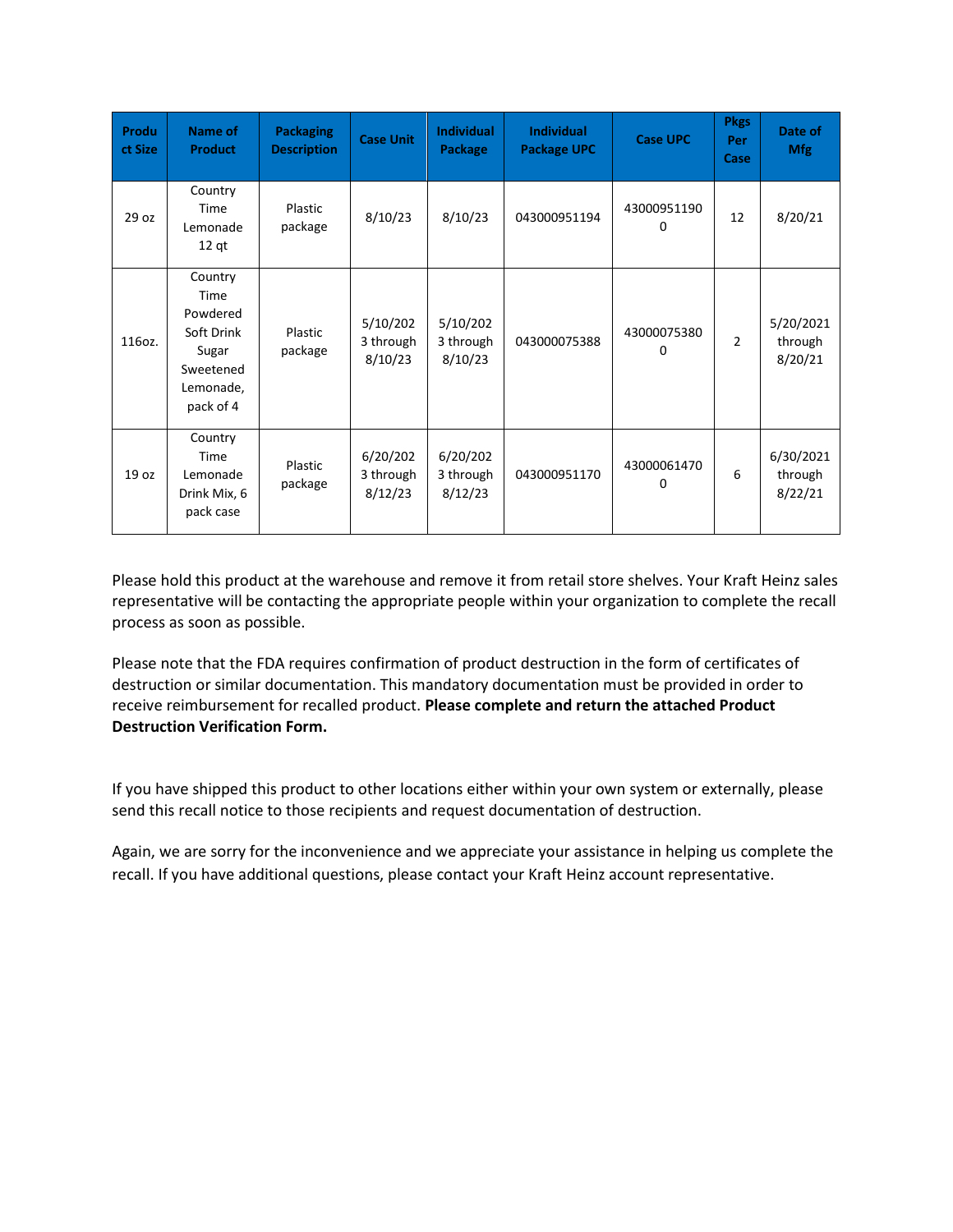## **Product images**